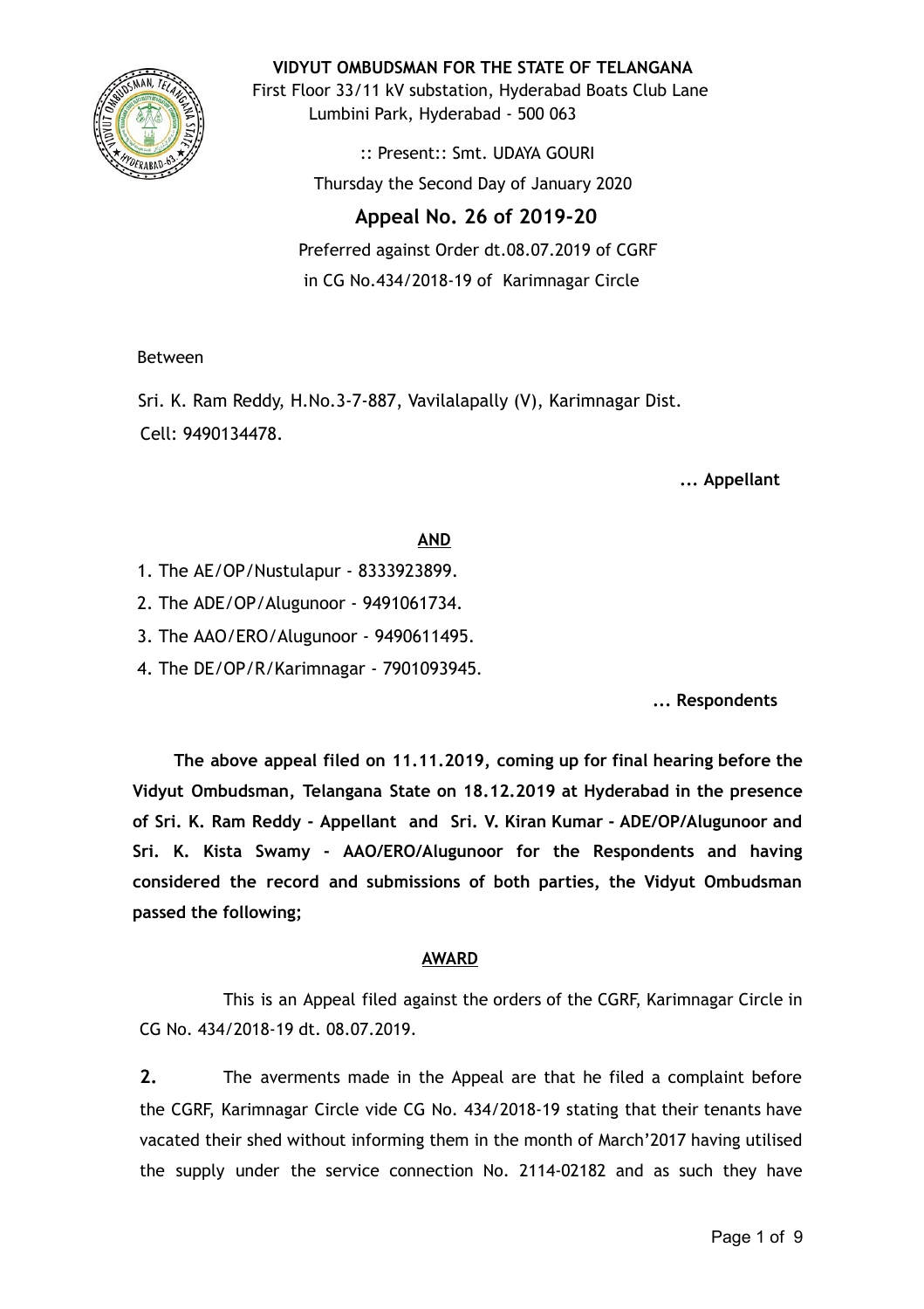requested the Respondents to dismantle the said connection and to issue them a new service connection, but the Respondents have not responded to the same and as such they approached the CGRF for the said relief. And at the instance of the CGRF he offered to pay about Five thousand to Ten thousand towards the arrears of his Tenant, but the Respondents have reported before the CGRF that after adjusting Security Deposit of Rs 73,670/- of the Tenant the Appellant still has to pay Rs 98,770/- and as such the CGRF directed him to pay the balance amount of Rs 98,770/- and instructed the Respondents to provide new connection to the Appellant after paying the due amount and obtaining the No Due Certificate, as such aggrieved by the same the present Appeal is filed.

**3.** The Appellant contended in the Appeal that his tenant i.e. M/s. Durga Industries took the electricity connection bearing No.2114-02182 in the name of its Proprietor Smt. B. Preethi and later in the month of March'2012 vacated the said premises and took away their machinery without intimation to the Appellant and the DE/Electricity Operation/ Karimnagar Rural has stated in his counter in the Appeal that as per the Electricity Act'2003 Section 56 and Electricity Supply Code, Regulation 5 of 2014 issued by APERC, the user/owner of the premises is liable to pay the dues to TSNPDCL and as such asked the Appellant to pay Rs 98,770/- by adjusting Rs 73,670/- from the Security Deposit as on the date of disconnection of service i.e. in March'2018. The Appellant contended that Regulation 5 of 2014 is not applicable to the owner of the land because the Consumer/user is alive and is residing at Chaitanyapuri Colony, Karimnagar Town along with her Husband Mr. Raghuveer Singh and that both of them are well known persons in Karimnagar and Peddapalli. They also pointed out that Smt. Preethi Singh was also a ZPTC of Julapally and gave the addresses of the said Preethi Singh and her husband Mr. Raghuveer Singh as follows:-

- 1) H.No. 6-28 as per ration card Julapally (v),Julapally (M), Peddapalli dist.
- 2) H.No. 2-10-1724 or 2-10-1725 as per Adhar Card No. 790991986472 at Chaitanyapuri Colony, Karimnagar Town.
- 3) Newly constructed double floor building at Chaitanyapuri colony, Karimnagar Town.
- 4) H.No.10-57/1/E A lavish Palatial Guest House at Bommakal village of Karimnagar Mandal & Dist.

and pointed out that the Respondents have not taken any interest to collect the arrears from the consumer i.e. his tenant till date and are forcing him to pay the said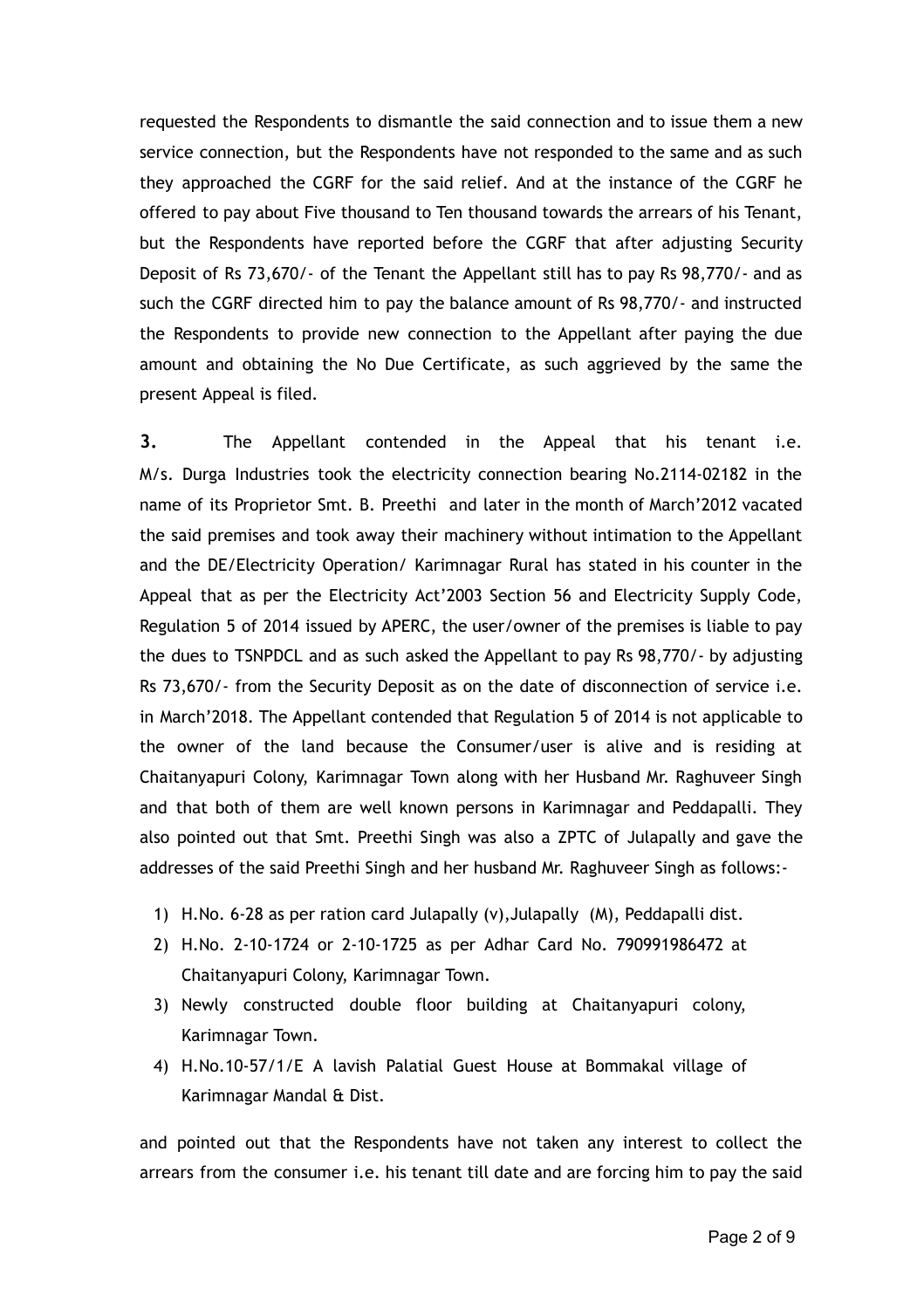amount and thus burdening him for no reason. Further, I submit that I approached A.E. to C.M.D of Electricity Authorities for supply of service connection from 3 years onwards, but no authority have given any reply for my grievance and not provided connection. Due to which I have lost at about Rs. 5.00 lakhs towards rent of the shed with land, which is very essential to maintain my livelihood as a senior citizen aged about 70 years.

In view of the above, I request the Hon'ble Ombudsman, kindly direct the electricity authorities to direct recover the dues Rs. 98,770/- of M/s Bellari Preethi W/o Raghuveer Singh i.e. proprietor of M/s Durga Industries and provide new connection to me with cost.

#### **4. REPLY FILED BY ADE/OP/ALGUNUR:**

That Smt.K.Vijaya Laxmi had applied for new electricity connection under domestic category and same rejected due to existing pending arrears on bill stop service bearing Sc No. 2114-02182.

Sri.K.Ramreddy has made representations vide dt:04.05.2017, 01.08.2017 and 01.06.2018 to DE/OP/KARIMNAGAR, SE/OP/KARIMNAGAR and CMD/TSNPDCL respectively for providing of new electricity connection.

Sri.K.Ramreddy has requested the CGRF for dismantle of service and submitted the willingness to pay the minimum bill charges on the existing Cat-II Sc no 2114-02182.

The AAO/ERO/ALGUNOOR has revised the bill duly adjusting the security deposit of Rs.73,670/- as on the date of disconnection of service (03/2012) and requested to pay Rs 98,770/- for dismantle of service.

As per the electricity Act 2003, section 56 and electricity supply code regulation 5 of 2014 issued by APERC, the user/owner(k.Ram Reddy) of the premises is liable to pay the dues to distribution company(TSNPDCL).

#### **5. REPLY FILED BY AAO/ERO/ALGUNUR:**

That Sri.K.Ramreddy has made representations vide dt:04.05.2017, 01.08.2017 and 01.06.2018 to DE/OP/KARIMNAGAR, SE/OP/KARIMNAGAR and CMD/TSNPDCL respectively for providing of new electricity connection.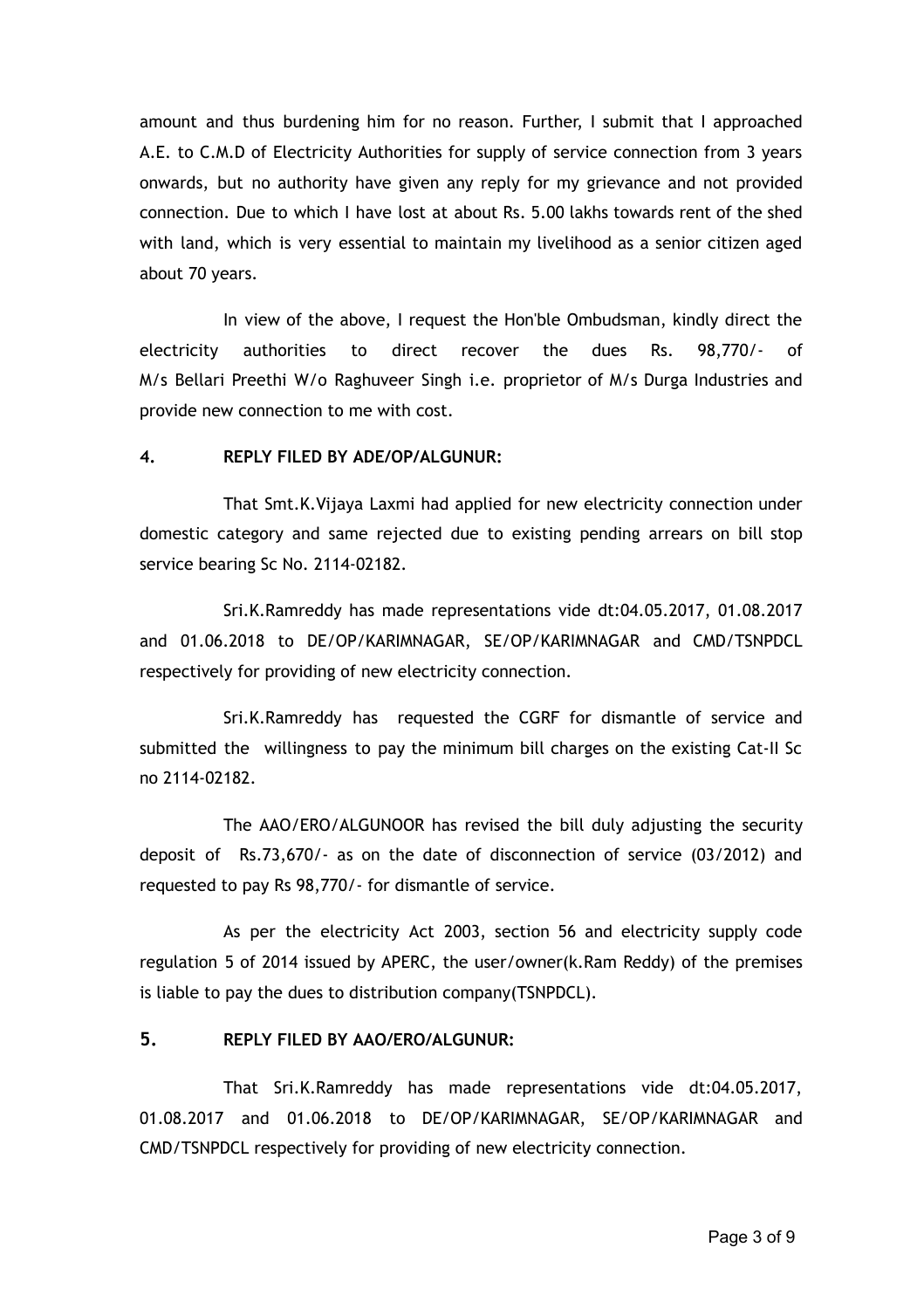Form - A notice was issued through the Additional Assistant Engineer, Operation, Nustulapur to recover the arrears pertains to the Sc no 2114-02182.

Later Sri.K.Ram Reddy requested CGRF for dismantle of Sc no 2114-02182 and submitted the willingness to pay the minimum bill charges of the existing SC no 2114-02182.

Based on the representation made by Sri.K.Ramreddy to CGRF, the Additional Assistant Engineer, Operation, Nustulapur sent a letter to the AAO/ERO/ALGUNUR for dismantle of service and requested to revise the bill upto date of disconnection (03/2012).

Accordingly the bill was revised upto the date of disconnection of service (03/2012) duly adjusting the security deposit of Rs 73,670/- and requested the consumer to pay of Rs 98,770 for dismantle of service.

CGRF verified the calculation sheet, find the calculations were correct and genuine and passed and order stating that Sri.K.Ram Reddy is liable to pay the amount of Rs 98,770/- and provide the new connection after dismantling of existing service.

#### **Heard both sides**.

**6.** In the face of the said averments by both sides, the following issues are framed:-

- 1. Whether the Appellant is liable to pay the arrears of his tenant in the face of the averments of the Appellant against the Respondents?
- 2. Whether the Appellant is entitled for a new service connection without paying the arrears? And
- 3. To what relief?

#### **Issues 1 & 2**

**7.** The Appellant in support of his contentions averred that the Appellant Sri. K. Ram Reddy, G.P.A holder of his wife Smt. K. Vijaya Lakshmi, who is the Owner of the premises bearing H.No.2-1, Gram Panchayat, Rama Krishna Colony, Nustulapur Revenue village, Timmapur Mandal, Karimnagar Dist., applied for new domestic service connection applied vide application No. NC021800752962 on dt.05.02.2018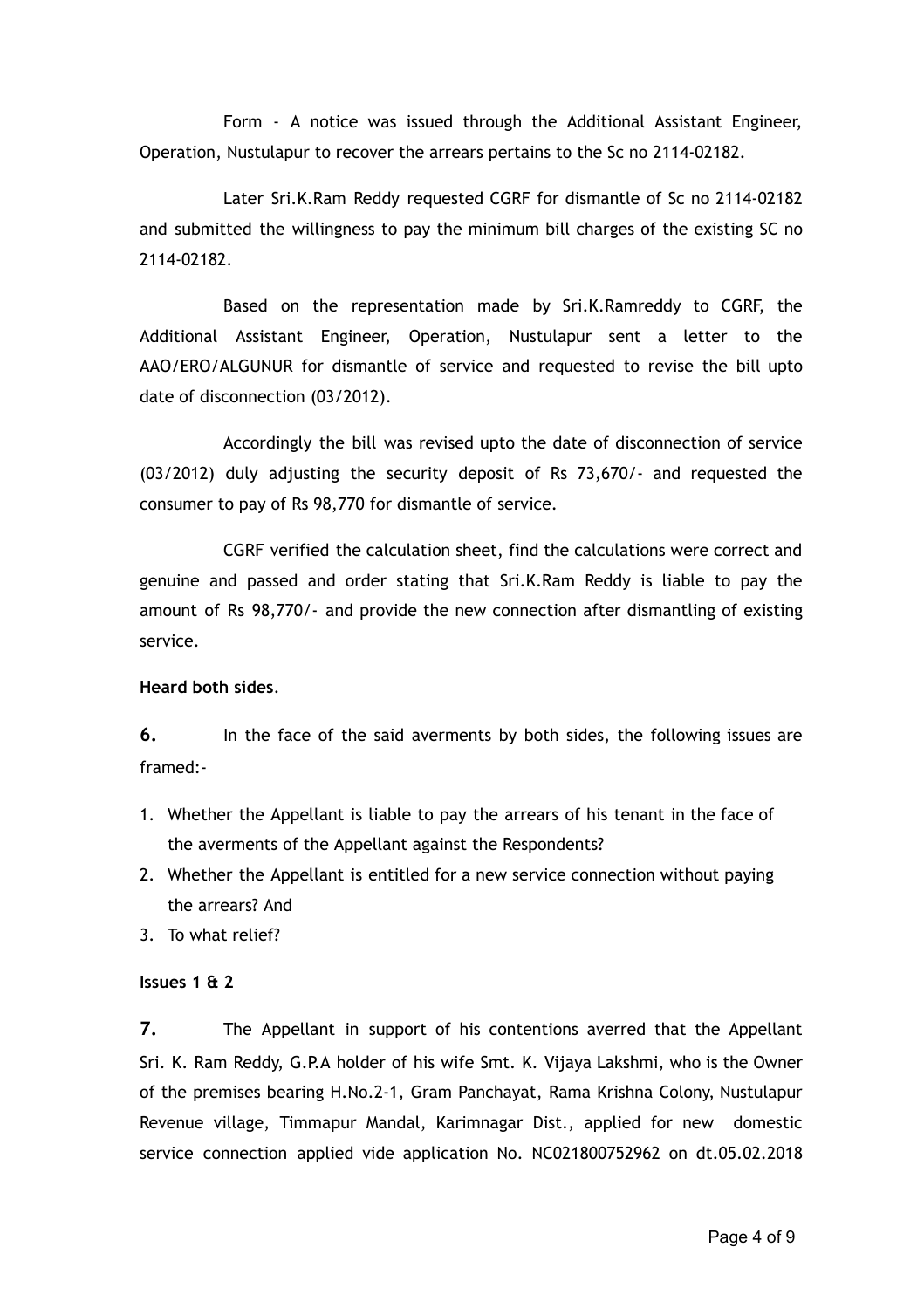through TS Online, in the name of Smt. K. Vijaya Lakshmi. The said application was rejected by ADE/OP/Alaganur on dt.23.02.2018, citing reasons that there is a billstop service existing in the premises with pending arrears.

That the said bill stop service bearing SC No. 2114-02182 under Category III belongs to the tenant Smt. Bellari Preethi Proprietor of M/s. Durga Industries, in the property owned by Smt. K. Vijaya Lakshmi. That she had given the shed in the said premises on lease on 13.11.2008 for 7 years to M/s. Durga Industries, Smt. B. Preethi W/o. Raghuveer Singh being the Proprietor, vide lease agreement document No. 4214/2008. The service connection 2114 -02182 was released on 17.04.2009 with contracted load of 85 HP in the name of M/s. Durga Enterprises. Since Feb'2012 the Tenant of the Appellant stopped paying the bills and vacated the premises in March'2012. The service was disconnected during the month of March'2012, the arrears to be paid at that time was Rs 1,47,088/- and after 3 months the service connection was kept under billstop.

**8.** The Appellant preferred the present Appeal requesting to direct the Respondents for a new domestic service connection and direct the Respondents to initiate the proceedings to recover the dues of Rs 98,770/- of M/s. Durga Industries from B. Preethi, W/o. Raghuveer Singh being the Proprietor. For such action the Appellant has given the location of her tenant residing at Chaitanyapuri Colony, Karimnagar Town with her Husband Mr. Raghuveer Singh stating that both are well known persons in Karimnagar and Peddapalli Districts. Smt. Bellari Preethi was Julapalli Mandal ZTPC and submitted the following house address which belongs to Raghuveer Singh directly or indirectly:-

- 1. H.No. 6-28 as per ration card julapally (v),julapally (M), Peddapalli dist.
- 2. H.No. 2-10-1724 or 2-10-1725 as per Adhar Card No. 790991986472 at Chaitanyapuri Colony, Karimnagar Town.
- 3. Newly constructed double floor Building at Chaitanyapuri colony, Karimnagar Town.
- 4. H.No.10-57/1/E, A lavish Palatial Guest House at Bommakal village of Karimnagar Mandal & Dist.

It was held that the Respondents has not taken any interest to collect the arrears from their tenants till today. That he has approached several times from AE to Chairman and Managing Director since 3 years but his grievance was not resolved due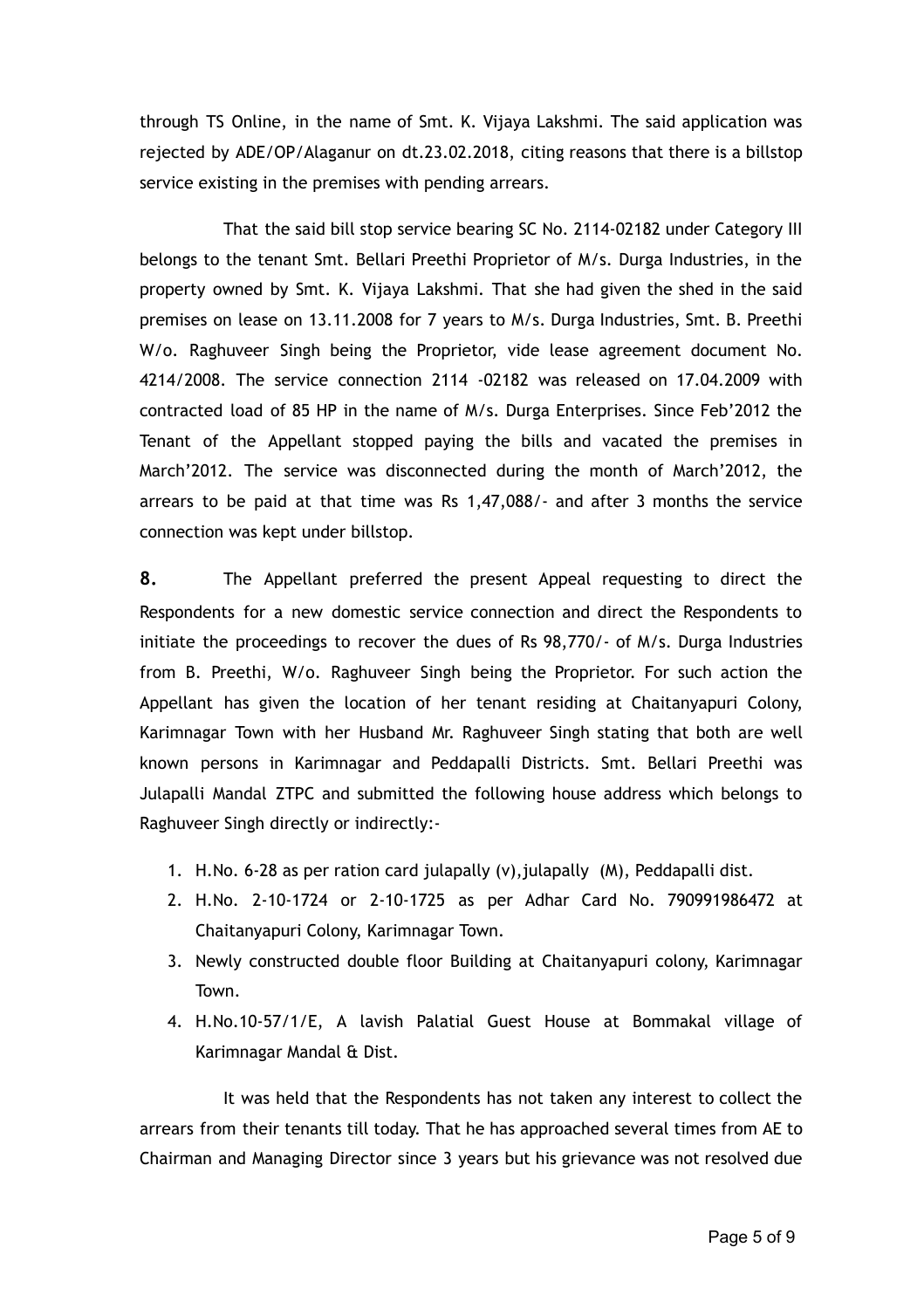to which he has sustained a loss of Rs 5,00,000/- towards the rent of the shed with land which is very essential to maintain his livelihood as a senior citizen aged above 70 years.

**9.** The Appellant held that the tenant vacated the premises before the expiry of the lease deed (valid until 13.11.2015), without intimation and taken away the existing machinery during the month of March'2012.This statement of the Appellant is questionable when there was mutual agreement between the Appellant Smt. K. Vijaya Lakshmi and the tenant M/s. Durga Industries represented by its proprietor B. Preethi over surrender of lease, for that means, a deed no 2840/14 was executed on 30.08.2014, mutually agreeing that there were no dues and there is no unsettled matter in respect of lease, under Clause 6 of the deed of surrender of lease. This shows that the Appellant willfully allowed his tenant to vacate the premises without any dispute, without closing the electricity dues pending over the service connection.

**10.** The records also show that the Appellant preferred an appeal before the CGRF, during the course of hearing, the Appellant stated that he was given a letter agreeing to pay a minimum amount of Rs 5,000/- to Rs 10,000/- in lieu for his request of new domestic connection, as he was mentally frustrated. But the Respondents claimed that an amount of Rs 98,770/- is liable to be paid after adjusting the available security deposit of Rs 73,670/- and the same was passed by the CGRF after verification and directed that the Appellant that in order to avail new service connection has to dismantle the existing service connection for obtaining No due certificate by paying the amount due of Rs 98,770/-.

**11.** The Respondents on the other hand claimed that to release the new service connection in the same premises having arrears of Rs 98,770/-, the Appellant has to dismantle the existing connection by paying the said arrears as per the Electricity Act'2003 Section 56 and Electricity supply code Regulation 5 of 2014 issued by the APERC.

#### **Section 56(1) of the Act is reproduced here under:-**

*"Where any person neglects to pay any charge for electricity or any sum other than a charge for electricity due from him to a Licensee or the generating company in respect of supply, transmission or distribution or wheeling of electricity to him, the licensee or the generating company may, after giving not less than fifteen clear days*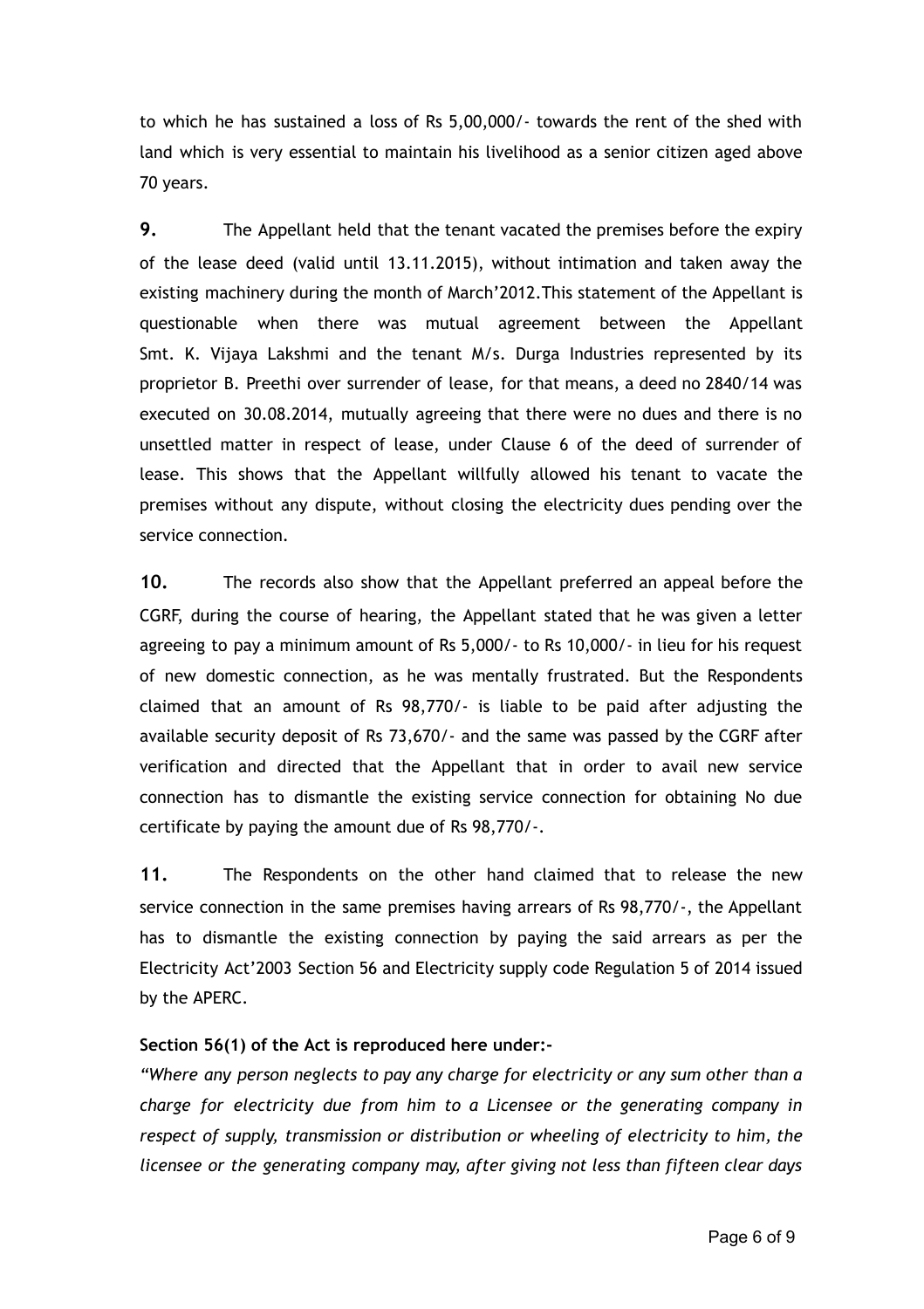*notice in writing, to such person and without prejudice to his rights to recover such charge or other sum by suit, cut off the supply of electricity and for that purpose cut or disconnect any electric supply line or other works being the property of such licensee or the generating company through which electricity may have been supplied,transmitted, distributed or wheeled and any expenses incurred by him in cutting off and reconnecting the supply, are paid, but no longer."*

**The Clause 4.15 of Regulation 5 of 2004 is reproduced here under:-**

*i. It shall be the responsibility of the owner of the connection to get a special reading done by the licensee at the time of change of occupancy or on the premises falling vacant.*

*ii. The owner/user of the connection may request in writing to the licensee for special reading at least 15 days in advance of the said vacancy of premises by the existing user or change of occupancy as the case may be.*

**12.** The said averments of both sides clearly go to show that there is a laxity on the part of both the Appellant and the Respondents as the Appellant failed to keep a track of his Tenants usage of electricity and payment of the bills pertaining to his premises and the Respondents failed to initiate action for recovery of dues from the Tenant, when there were arrears pending every month, as can be seen from the closing balance record and then issuing Form-A on 07.07.2018 for recovery of dues i.e. 6 years after the Billstop of the service connection and that too when the matter came to the light before the higher management, when the Appellant represented to the CMD/TSNPDCL on 01.06.2018. While there is a provision of recovery of the dues under Clause 10 of Regulation 7 of 2013, from the Tenants by disconnecting the other service connections of the said Tenant i.e. Smt. Bellari Preethi alias Preethi Singh as claimed by the Appellant. Admittedly Clause 10 of Regulation 7 of 2013 gives authority to the Respondents to disconnect the other services of the consumer who default in payment of charges for the supply. But a perusal of Clause 10 Regulation 7 of 2013 shows that it reads "*Where any consumer defaults in payment of charges for supply of electricity; and or any other sums payable to the company under the contract of supply agreement, the company may without prejudice to its other rights cause to disconnect all or any of the other service of the consumer within the*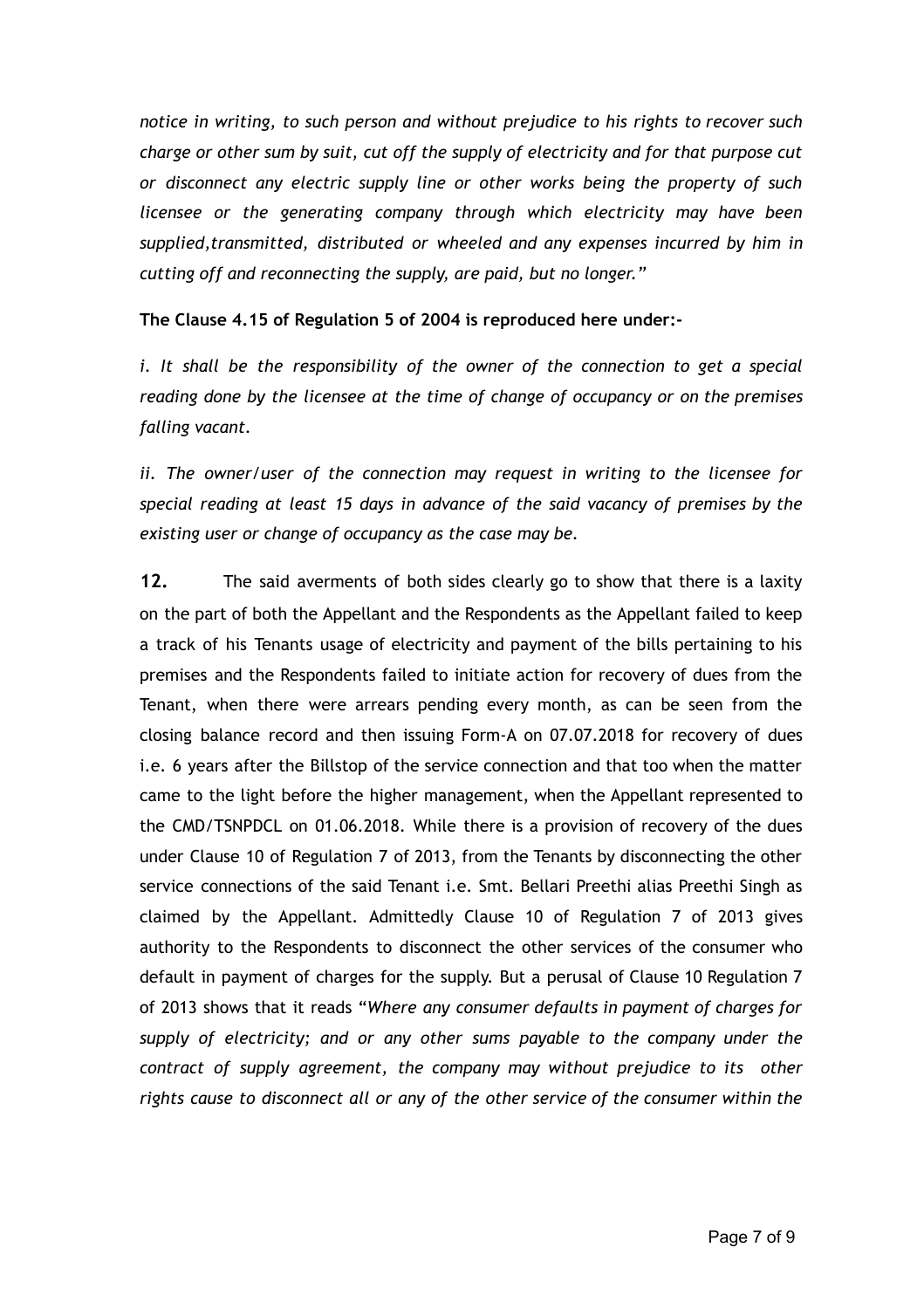*area of supply of the licensee though such service be distinct and are governed by separate agreement and though no default occurred in respect thereof*."

**13.** The said evidence as pointed out clearly shows that the laxity is on the part of the Appellant as well as the Respondents as the Appellant failed to keep a track of the usage of supply and payment of bills of electricity by his tenant and the Respondents have failed to collect the arrears from the Tenant of the Appellant having provided him with service connection and supply of electricity. In the said circumstances, since Clause 10 of Regulation 7, which has been reproduced above says "the Respondents **may** prefer to initiate action accordingly" it can be understood that the action on the part of the Respondents can be relaxed as the said clause does not mention that "the Respondents **shall** prefer to initiate action accordingly" thus giving a scope for relaxation with regarding to the action to be initiated under the said Clause 10 of Regulation 7 of 2013. Hence in the said circumstances the Ombudsman is of the opinion that a **via media arrangement** can be arrived at. And as such since the Appellant is liable to pay the present due amount of Rs 98,770/- left behind by his tenant, he may be permitted to pay the said amount in 4 installments starting from the month of Jan'2020 and the Respondents shall release the new domestic connection of the Appellant after completion of the formalities for issuing the new connection, the moment the Appellant starts paying the said installment amounts. The Respondents would be entitled to disconnect the new connection of the Appellant in case the Appellant fails to pay the installments as directed above. Accordingly decides these issues.

**Issue No.3** 

14. **In the result the Appeal is accordingly disposed.** 

TYPED BY Office Executive cum Computer Operator, Corrected, Signed and Pronounced by me on this, the 2nd day of January'2020.

**Sd/-**

**Vidyut Ombudsman**